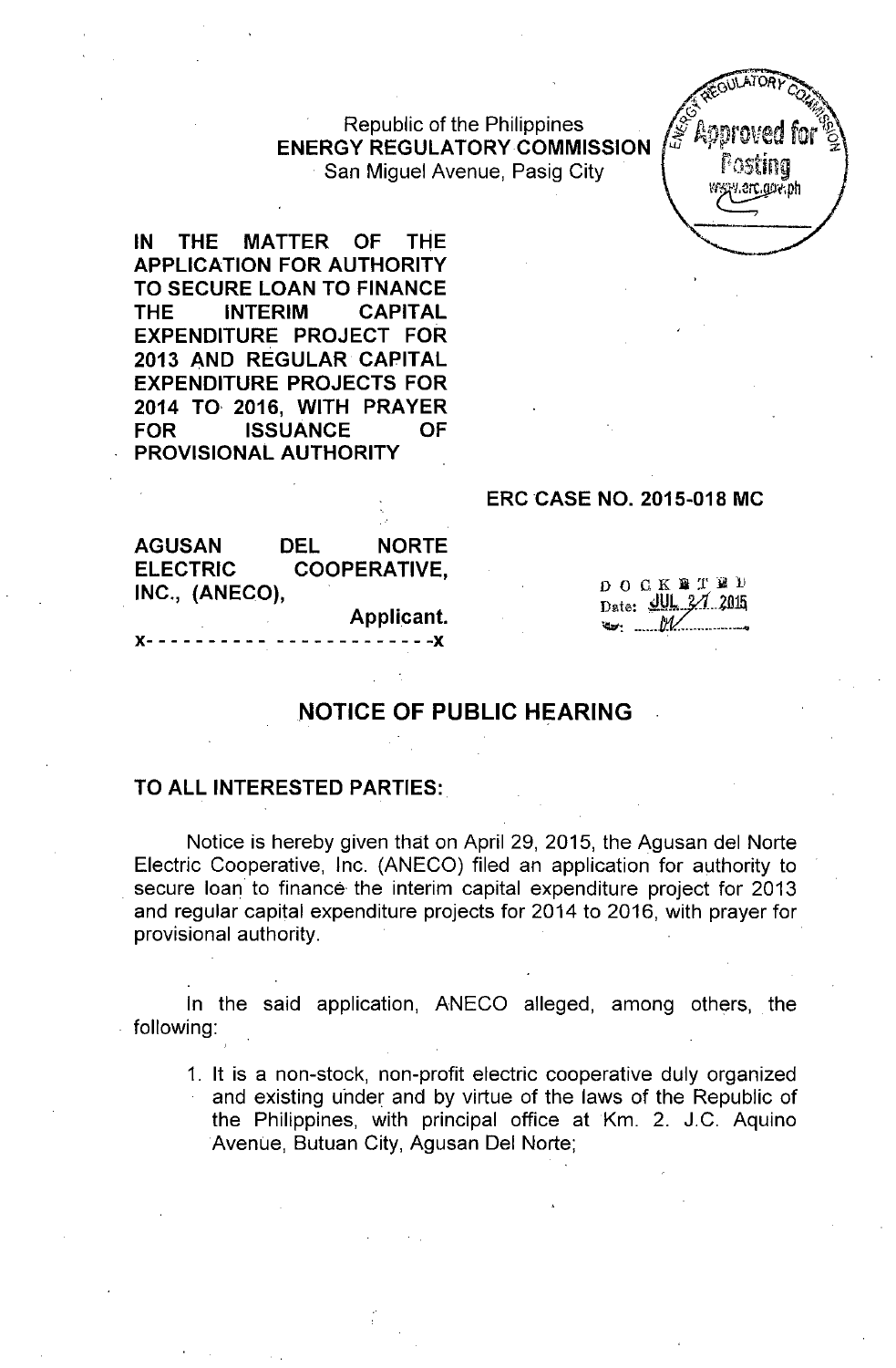- 2. It holds an exclusive franchise issued by the National Electrification Commission (NEC) to operate an electric light and power distribution service in the municipalities of Las Nieves, Remedios Trinidad Romualdez, Santiago, Tubay, Magallanes, Jabonga, Kitcharao, Nasipit, Buenavista and Carmen, and the cities of Butuan and Cabadbaran, all in the Province of Agusan Del Norte;
- 3. On June 6, 2013, it filed its interim capital expenditure project for 2013 and regular capital expenditure projects for 2014 to 2016 docketed as ERC Case No. 2013-129 RC, "In the Matter of the Application for Approval of the Interim Capital Expenditure Project for 2013 and Regular Capital Expenditure Projects for 2014 to 2016, with Prayer for Provisional Authority";

| Project<br>Type                           | <b>Project Description</b>                                                                                                                                      | <b>Project Cost</b><br>(PhP) | Year of<br>Implementation |  |  |  |
|-------------------------------------------|-----------------------------------------------------------------------------------------------------------------------------------------------------------------|------------------------------|---------------------------|--|--|--|
|                                           | <b>INTERIM CAPEX</b>                                                                                                                                            |                              |                           |  |  |  |
| Capacity                                  | Construction of 20 MVA Substation                                                                                                                               | 36,560,000.00                | 2013                      |  |  |  |
| <b>ANNUAL CAPEX</b>                       |                                                                                                                                                                 |                              |                           |  |  |  |
| Safety                                    | <b>Procurement of Three Phase</b><br>Reclosers                                                                                                                  | 5,940,000.00                 | $2014 - 2016$             |  |  |  |
| Power<br>Quality                          | Relocation of 5 MVA Santiago S/S                                                                                                                                | 4,000,000.00                 | 2015                      |  |  |  |
| <b>OTHER</b><br><b>CAPEX</b><br>(Network) | Procurement, Replacement and<br>Installation of kWh Meters 1P and 3P                                                                                            | 42,026,460.00                | 2014 - 2016               |  |  |  |
|                                           | <b>Procurement of Distribution</b><br>Transformer                                                                                                               | 37,452,637.75                | 2014 - 2016               |  |  |  |
|                                           | Replacement of Rotten poles                                                                                                                                     | 25,416,472.65                | 2014 - 2016               |  |  |  |
|                                           | Procurement and Replacement of<br><b>Current and Potential Transformer for</b><br>primary metering of customer with<br>station transformer 300 kVA and<br>above | 5,112,591.07                 | 2014 - 2016               |  |  |  |
|                                           | <b>Acquisition of Test Bench</b>                                                                                                                                | 4,000,000.00                 | 2016                      |  |  |  |
|                                           | Acquisition of Portable kWh-meter<br><b>Calibrator Standard</b>                                                                                                 | 1,500,000.00                 | 2014                      |  |  |  |

4. Its proposed capital projects to be financed are as follows: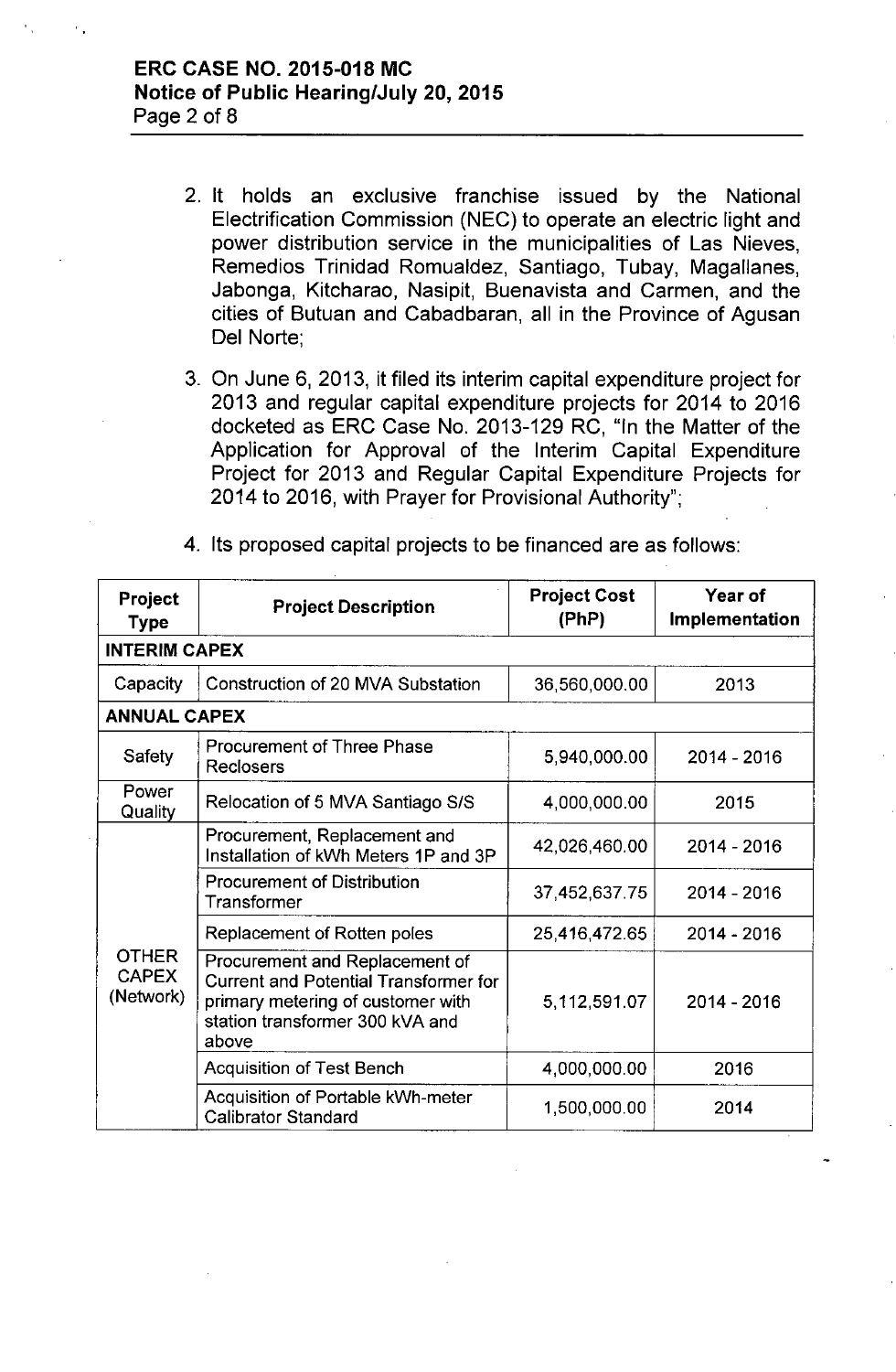### ERC CASE NO. 2015-018 MC Notice of Public Hearing/July 20,2015 Page 3 of 8

|                                                   | <b>Procurement of ACSR wires</b>                     | 15,591,300.00  | $2014 - 2016$ |
|---------------------------------------------------|------------------------------------------------------|----------------|---------------|
|                                                   | Procurement of Microprocessors<br>Relay GE F650      | 3,000,000.00   | 2014 - 2016   |
|                                                   | <b>Acquisition of SCADA</b>                          | 50,000,000.00  | 2014 - 2016   |
| <b>OTHER</b><br><b>CAPEX</b><br>(Non-<br>Network) | <b>Construction of Fiber Optic Networks</b>          | 15,421,750.00  | 2015-2016     |
|                                                   | Acquisition of Software and Facilities<br>for GIS    | 500,000.00     | 2014          |
|                                                   | <b>Procurement of Maintenance/Utility</b><br>Vehicle | 9,000,000.00   | $2014 - 2016$ |
|                                                   | Procurement of Crane Truck 30 tons                   | 14,000,000.00  | 2014          |
|                                                   | <b>TOTAL PROJECT COST (PhP)</b>                      | 269,521,211.47 | 2013 - 2016   |

- 5. It applied with the National Electrification Administration (NEA), Rural Electrification Financing Corporation (REFC) and Development Bank of the Philippines (DBP) for a loan accommodation/availment to finance its interim CAPEX for 2013 and the regular CAPEX 2014 to 2016:
	- 5.a. REFC granted to finance its interim CAPEX for 2013 amounting to PhP33,291, 169.00, through a 5-year loan at 7.75% interest per annum;
	- 5.b. NEA granted to partially finance its regular CAPEX for 2014 to 2016 amounting to PhP97,961,211.47, through a 15-year loan at 6.2% interest per annum; and
	- 5.c. DBP granted to partially finance its regular CAPEX for 2014 to 2016 amounting to PhP135,000,000.00, through a 1O-year loan at 5.4% interest per annum loan;
- 6. REFC has already released the total amount of PhP30,450,000.00 to finance its interim CAPEX for 2013, more particularly the construction of a new 20 MVA substation;
- 7. In line with its mandated commitment to provide its customers within its franchise area with a safe, efficient, quality, reliable and affordable supply of electric power, it seeks authority from the Commission to secure loan in the amount applied for granted by NEA, DBP and REFC in order to finance its interim and regular capital expenditure projects in ERC Case No. 2013- 129 RC;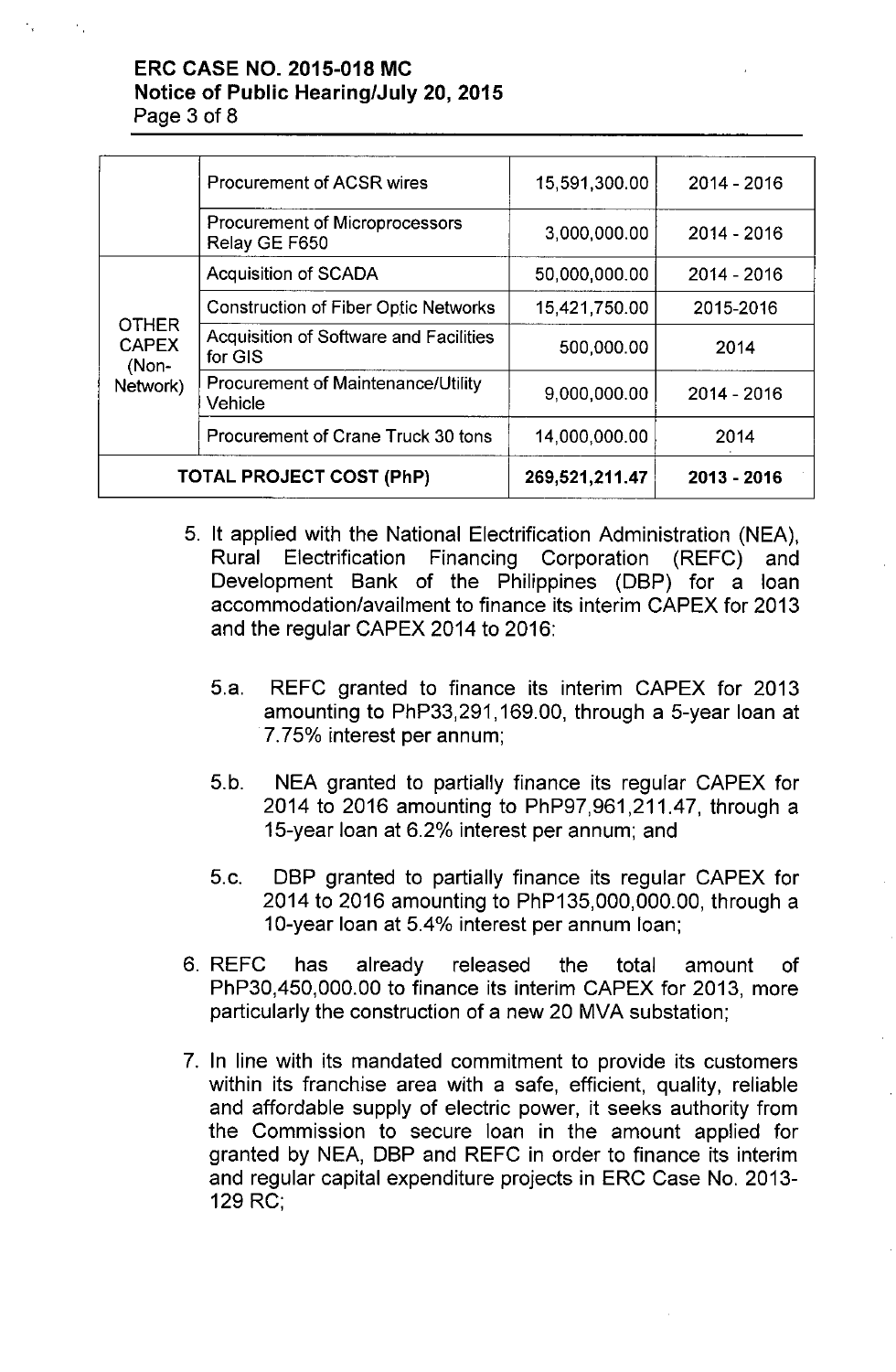## ALLEGATION **IN** SUPPORT OF **THE** PRAYER FOR PROVISIONAL APPROVAL

- 8. It repleads herein the foregoing allegations in support of its application for the issuance of provisional authority;
- 9. It has already obtained loan releases from REFC to finance its Interim CAPEX for 2013 which is the construction of a 20 MVA substation. The construction was necessitated in order to address its capacity problem, and was implemented with prior permission from the Commission;
- 10. Shown in the previous table of the proposed annual CAPEX Projects are the commissioning schedules;
- 11. Likewise, unforeseen situations or occurrences may arise which might necessitate the immediate implementation of any of the proposed CAPEX projects;
- 12. It moves that upon filing and initial evaluation of the application, a provisional authority be issued, allowing it to secure loans from NEA, DBP and REFC to finance the proposed projects, as it becomes necessary and urgent under specific circumstances, to implement and finance any of the proposed projects under ERC Case No. 2013-129 RC and to enable it deliver safe, reliable, quality and affordable electric service to its consumers;

| <b>Annex</b> | <b>Nature of Document</b>                                                                                                                |  |
|--------------|------------------------------------------------------------------------------------------------------------------------------------------|--|
| A            | Certified True Copy of ANECO's Audited Financial<br>Statements including notes for the years 2010 to 2013                                |  |
| B            | Loan Approval and Agreements (NEA, REFC and DBP):                                                                                        |  |
|              | 1. NEA Approval of ANECO's Loan Availment for,<br>the REFC:                                                                              |  |
|              | 2. NEA Certification of Authority to Secure Loan<br>(ASL), Loan Approval and Loan Agreement of<br>ANECO's Loan Availment with NEA<br>and |  |
|              | Development Bank of the Philippines (DBP) under                                                                                          |  |

13. In support of the application, it submitted the following documents: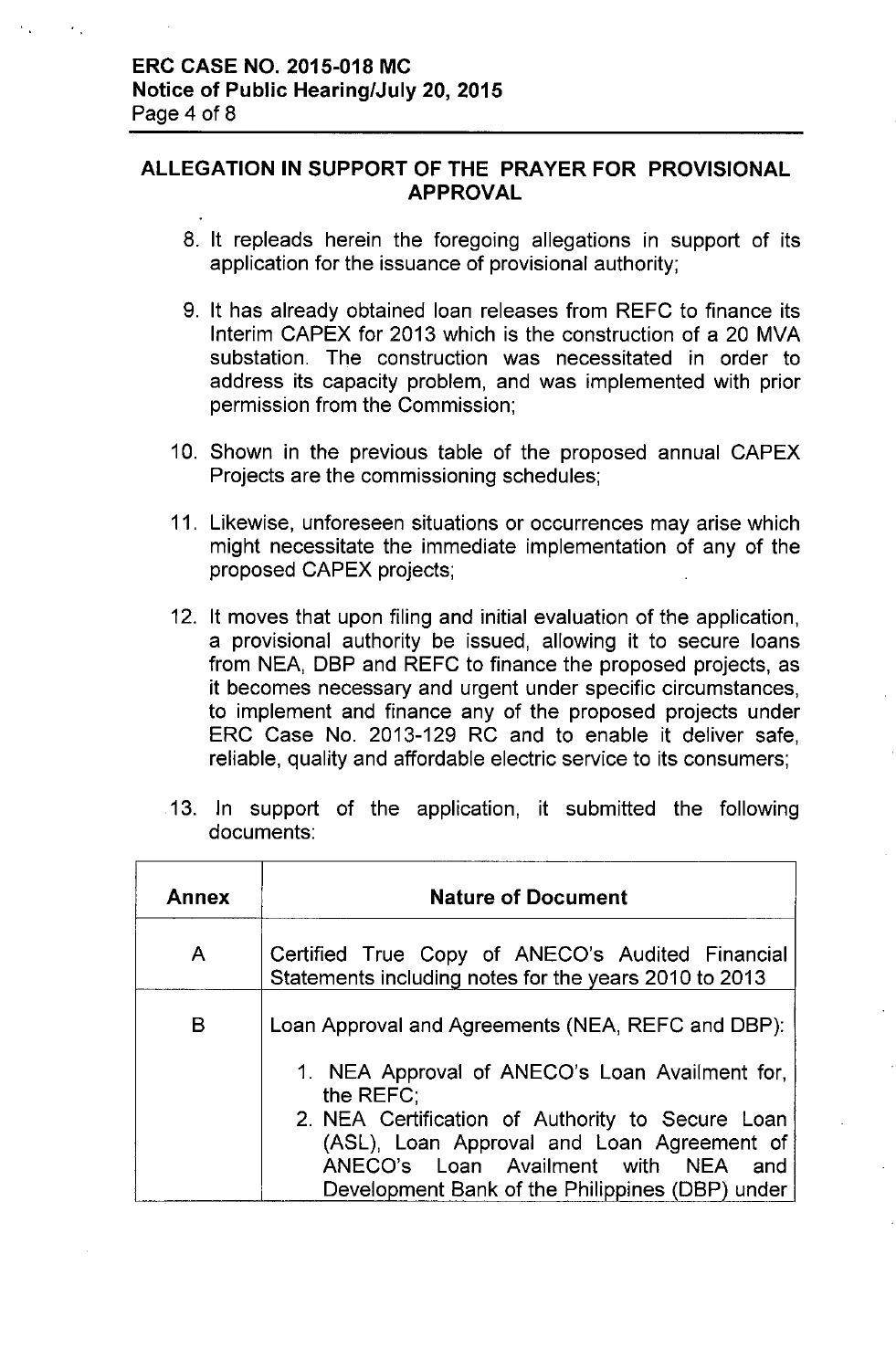# **ERC CASE NO. 2015-018 MC Notice of Public Hearing/July 20,2015** Page 5 of 8

|   | Co-Financing Program;<br>3. REFC Loan Approval;<br>4. REFC Loan Agreement;<br>5. DBP Loan Approval and Loan Agreement;<br>6. REFC Letter Indicating the 3 Tranche of Loan<br>Releases; and<br>7. REFC Letter Indicating the difference between the<br>Approved Loan & Actual Loan Released.                                                                                                                                                                                              |
|---|------------------------------------------------------------------------------------------------------------------------------------------------------------------------------------------------------------------------------------------------------------------------------------------------------------------------------------------------------------------------------------------------------------------------------------------------------------------------------------------|
| C | Details or Specification of the Equipment/Projects<br>and/or Items to be Purchased/Built and their Estimated<br>Cost to which the Proceeds of the Loan will be Utilized.<br>1. Detail and Specifications of Equipment, Projects<br>and Items to be Purchased and Built;<br>2. Yearly Estimated Cost of Equipment, Projects,<br>and Items to be Purchased and Built;<br>3. Yearly Amount of Loan Proceeds to be Utilized;<br>and<br>4. Details of Specification of Equipment per Project. |
| D | Bases/Reasonableness of the Estimated Cost per<br>Project                                                                                                                                                                                                                                                                                                                                                                                                                                |
| Ε | Schedule of Amount Released and Corresponding<br><b>Assets Acquired</b>                                                                                                                                                                                                                                                                                                                                                                                                                  |
| F | Amortization Schedule Showing Principal and Interest<br>Payments of Loans<br>1. REFC Loan Amortization Schedule<br>- First Released Loan Amortization<br>- Second Released Loan Amortization<br>- Third and Final Released Loan Amortization;<br>2. DBP Loan Amortization; and<br>3. NEA Loan Amortization Schedule.                                                                                                                                                                     |
| G | Copy of the ANECO's pending CAPEX Application<br>docketed as ERC Case No. 2013-129 RC                                                                                                                                                                                                                                                                                                                                                                                                    |
| Н | Detailed Schedule of RFSC Utilization for the period of<br>January 2010 to September 2014                                                                                                                                                                                                                                                                                                                                                                                                |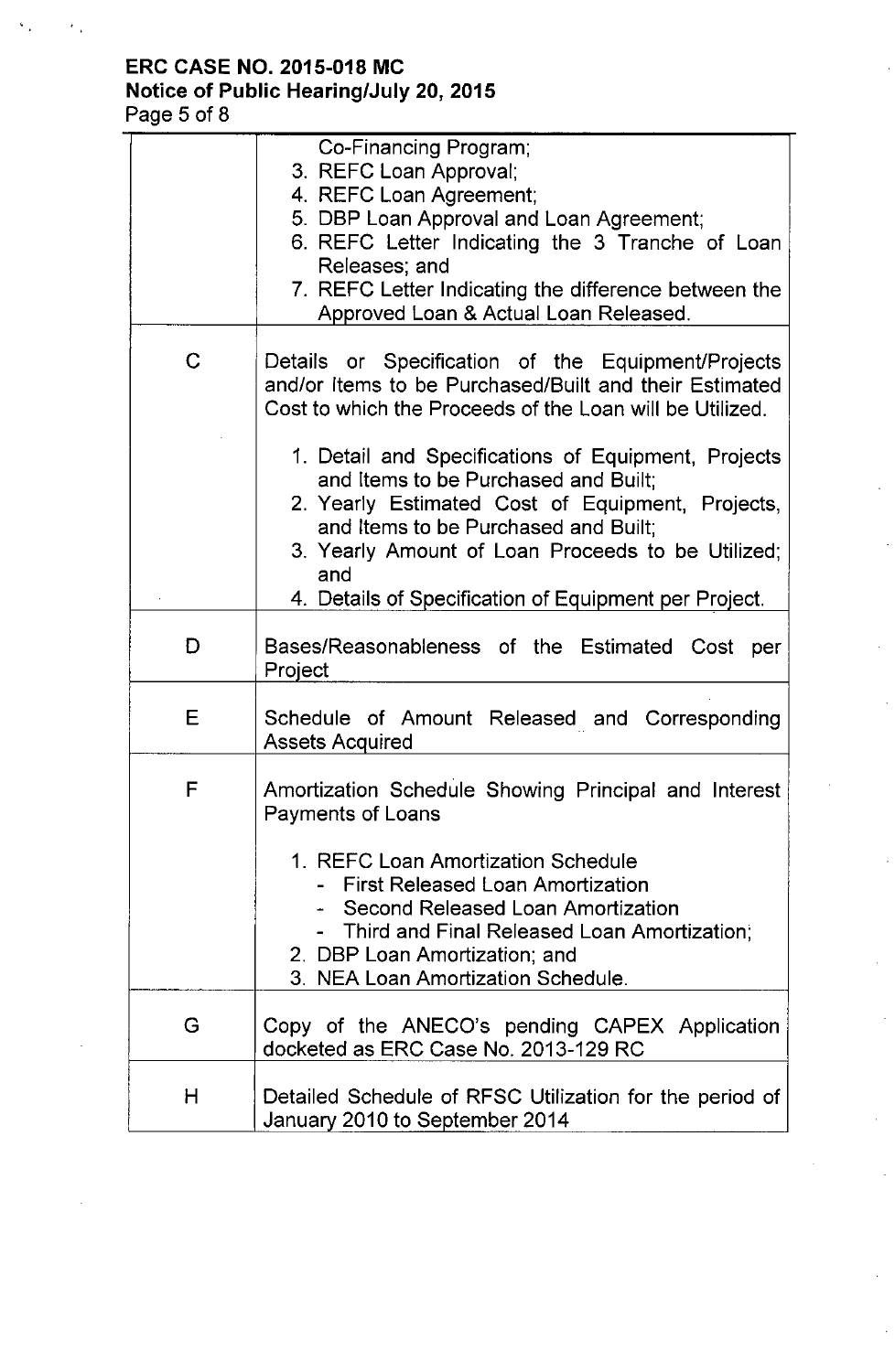# **ERC CASE NO. 2015-018 MC Notice of Public Hearing/July 20,2015**

| I | Indicative Rate Impact of the Project(s), with & without<br>Loan                                                                                                                                                                                                                                                                                                                                                                                                                                                                                                                                                                                                                                                                                                                                                                                                                                               |
|---|----------------------------------------------------------------------------------------------------------------------------------------------------------------------------------------------------------------------------------------------------------------------------------------------------------------------------------------------------------------------------------------------------------------------------------------------------------------------------------------------------------------------------------------------------------------------------------------------------------------------------------------------------------------------------------------------------------------------------------------------------------------------------------------------------------------------------------------------------------------------------------------------------------------|
| J | Computation of Financial Ratios, Operating Results,<br><b>Balance Sheet and Cash Flow</b>                                                                                                                                                                                                                                                                                                                                                                                                                                                                                                                                                                                                                                                                                                                                                                                                                      |
|   | 1. Historical (2009-2013) and Projected Financial<br>Ratios (2014-2023);<br>2. Historical (2013) and Projected Operating Results<br>$(2014 - 2023)$ ;<br>3. Historical (2013) and Projected Balance Sheet<br>$(2014 - 2023)$ ; and<br>4. Historical (2013) and Projected Cash Flow (2014-<br>2023).                                                                                                                                                                                                                                                                                                                                                                                                                                                                                                                                                                                                            |
| K | Justification, Study, Computation and Benefits Resulting<br>from Securing Loans                                                                                                                                                                                                                                                                                                                                                                                                                                                                                                                                                                                                                                                                                                                                                                                                                                |
|   | 1. Technical; and<br>2. Financial.                                                                                                                                                                                                                                                                                                                                                                                                                                                                                                                                                                                                                                                                                                                                                                                                                                                                             |
|   | <b>ANECO's Loan Profile with NEA</b>                                                                                                                                                                                                                                                                                                                                                                                                                                                                                                                                                                                                                                                                                                                                                                                                                                                                           |
| M | <b>ANECO's Board Resolutions:</b><br>1. Resolution No. 21, Series of 2013, "A Resolution<br>Authorizing the Filing with ERC of ANECO's Multi-<br>Year CAPEX Application";<br>2. Resolution No. 12, Series of 2013, "A Resolution<br>Approving the 20-mVa Power Substation Project<br>and a Loan Application with Rural Electrification<br>Financing Corporation (REFC) in the Amount of<br>PhP33,291,169.00";<br>3. Resolution No. 22, Series of 2013, "A Resolution<br>to Avail of Loan from REFC in the amount of<br>PhP33,291,169.00 payable in five (5) years at<br>7.75% Annual Interest Rate;<br>4. Resolution No. 30, Series of 2014, "A Resolution<br>Authorizing the Loan with the Development Bank<br>of the Philippines (DBP) in the amount of PhP135<br>Million to partly finance the Coop's CAPEX<br>projects for the years 2014-2016; and<br>5. Resolution No. 69, Series of 2014, "A Resolution |

Page 6 of 8

 $\mathcal{L}_{\mathcal{A}}$ 

 $\epsilon_{\rm in}$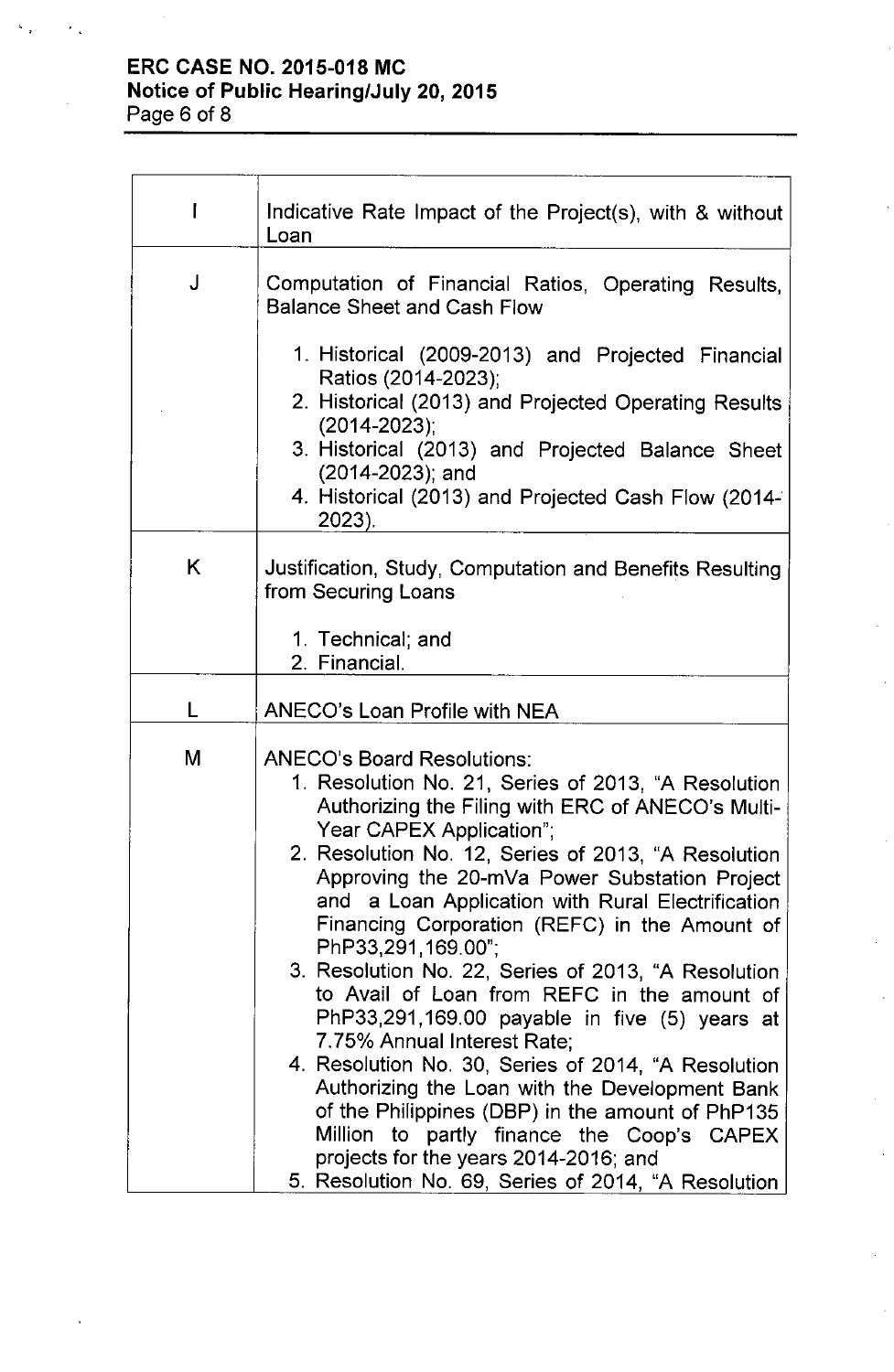### ERC CASE NO. 2015-018 MC Notice of Public Hearing/July 20,2015 Page 7 of 8

|   | Authorizing an Additional Loan with the NEA in the<br>amount of PhP97,961,211.47 to Co-Finance with<br>the Coop's CAPEX Projects for the years 2014-<br>2016. |
|---|---------------------------------------------------------------------------------------------------------------------------------------------------------------|
| N | Judicial Affidavit in support of the Prayer for Provisional<br><b>Authority</b>                                                                               |

- 14. It prays that the Commission:
	- a) Approve the application for authority to secure loan; and
	- b) Issue, immediately upon filing of the application, a provisional authority to allow it to draw amounts from REFC, NEA and DBP to implement the CAPEX when approved.

The Commission has set the application for jurisdictional hearing, expository presentation, pre-trial conference and evidentiary hearing on September 3, 2015 (Thursday) at ten o'clock in the morning (10:00 A.M.) at the ERC Hearing Room, 15<sup>th</sup> Floor, Pacific Center Building, San Miguel Avenue, Pasig City.

All persons who have an interest in the subject matter of the proceeding may become a party by filing, at least five (5) days prior to the initial hearing and subject to the requirements in the ERC's Rules of Practice and Procedure, a verified petition with the Commission giving the docket number and title of the proceeding and stating: (1) the petitioner's name and address; (2) the nature of petitioner's interest in the subject matter of the proceeding, and the way and manner in which such interest is affected by the issues involved in the proceeding; and (3) a statement of the relief desired.

All other persons who may want their views known to the Commission with respect to the subject matter of the proceeding may file their opposition to the application or comment thereon at any stage of the proceeding before the applicant concludes the presentation of its evidence. No particular form of opposition or comment is required, but the document, letter or writing should contain the name and address of such person and a concise statement of the opposition or comment and the grounds relied upon.